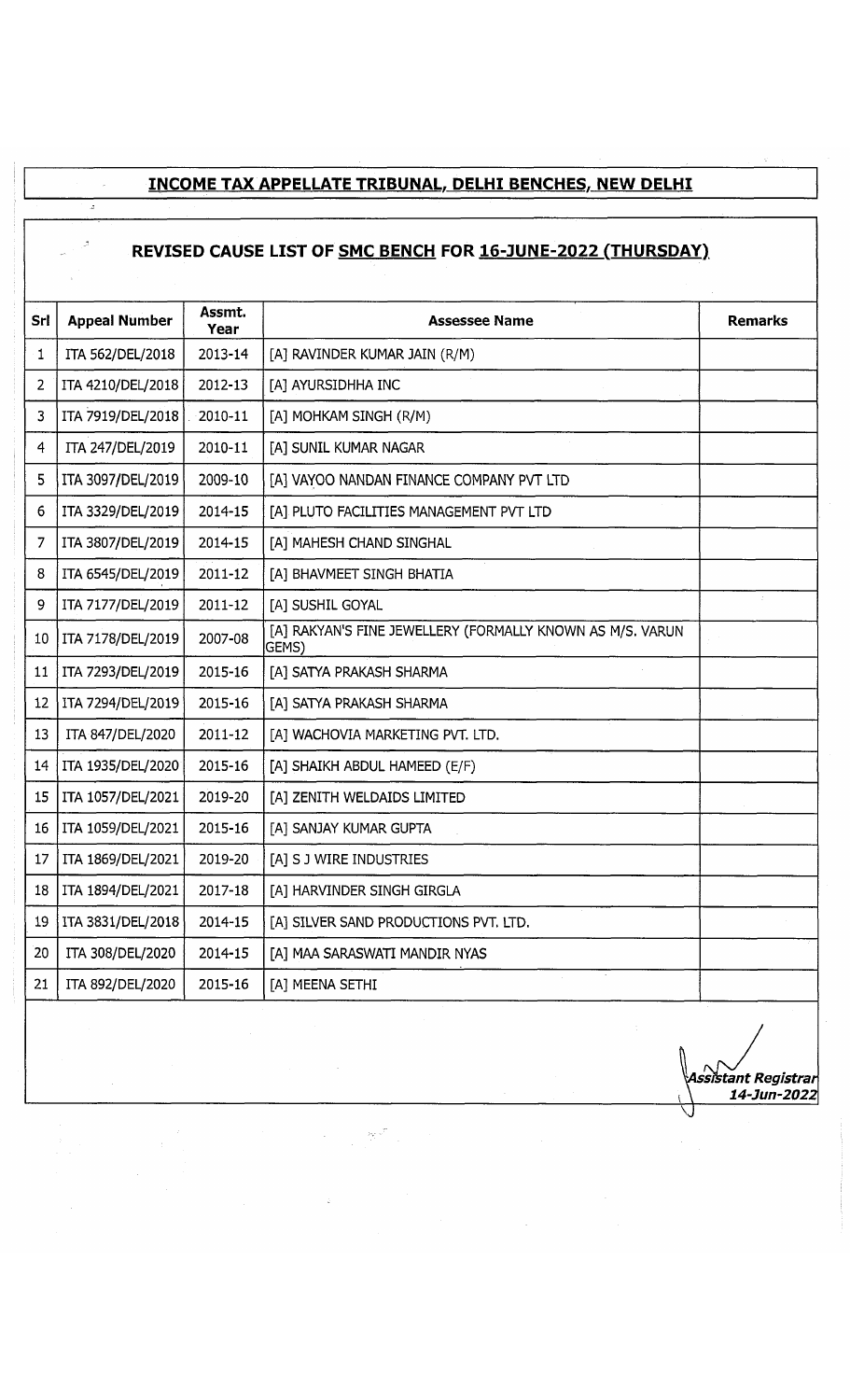# **INCOME TAX APPELLATE TRIBUNAL, DELHI BENCHES, NEW DELHI**

#### **REVISED CAUSE LIST OF SMC BENCH FOR 20-JUNE-2022 (MONDAY}**

t.

| Srl             | <b>Appeal Number</b> | Assmt.<br>Year | <b>Assessee Name</b>                | <b>Remarks</b> |
|-----------------|----------------------|----------------|-------------------------------------|----------------|
| 1               | ITA 674/DEL/2018     | 2014-15        | [A] MODINAGAR ROLLS PVT. LTD. (R/M) |                |
| 2               | ITA 3483/DEL/2018    | 2009-10        | [D] AMIT ZAROO (R/M)                |                |
| 3               | ITA 2094/DEL/2019    | 2012-13        | [A] MARUTI RUB PLAST P.LTD          |                |
| 4               | ITA 2498/DEL/2019    | 2010-11        | [A] HITENDER PAL SINGH              |                |
| 5               | ITA 3678/DEL/2019    | 2010-11        | [A] ANDALEN ASSOCIATES PVT. LTD     |                |
| 6               | ITA 4322/DEL/2019    | 2012-13        | [A] ANIL KUMAR AGGARAWAL (HUF)      |                |
| 7               | ITA 4326/DEL/2019    | 2012-13        | [A] ANKITA AGGARWAL                 |                |
| 8               | ITA 5802/DEL/2019    | 2014-15        | [A] SUMIT JUNEJA                    |                |
| 9               | ITA 6644/DEL/2019    | 2014-15        | [A] CHIRANJEEV KUMAR VINAYAK        |                |
| 10              | ITA 6852/DEL/2019    | 2016-17        | [A] CHANDERGUPT GOYAL               |                |
| 11              | ITA 7138/DEL/2019    | 2011-12        | [A] MUKESH MENDIRATTA               |                |
| 12              | ITA 8000/DEL/2019    | 2011-12        | [A] ROOP RAJ HOSPITALITY (P) LTD.   |                |
| 13              | ITA 8680/DEL/2019    | 2015-16        | [A] LAXMI DEVI KHARE                |                |
| 14              | ITA 589/DEL/2020     | 2009-10        | [A] GEETA SINGH                     |                |
| 15              | ITA 1573/DEL/2020    | 2010-11        | [A] CHHEDA LAL SHUKLA               |                |
| 16              | ITA 1578/DEL/2020    | 2011-12        | [A] PANKAJ SHARMA                   |                |
| 17              | ITA 1972/DEL/2020    | 2011-12        | [A] CHANDAN SINGH YADAV             |                |
| 18              | ITA 272/DEL/2022     | 2010-11        | [A] NEW WAVE REALTOR PVT. LTD.      |                |
| 19 <sup>°</sup> | ITA 277/DEL/2022     | 2011-12        | [A] VARDHMAN INFRAFAB PVT. LTD.     |                |
| 20              | ITA 280/DEL/2022     | 2013-14        | [A] CHARANJIT KAUR                  |                |
| 21              | ITA 281/DEL/2022     | 2012-13        | [A] NARESH BATRA                    |                |
|                 |                      |                |                                     |                |

*'i Assistant Registrar* \ *) 14-Jun-2022*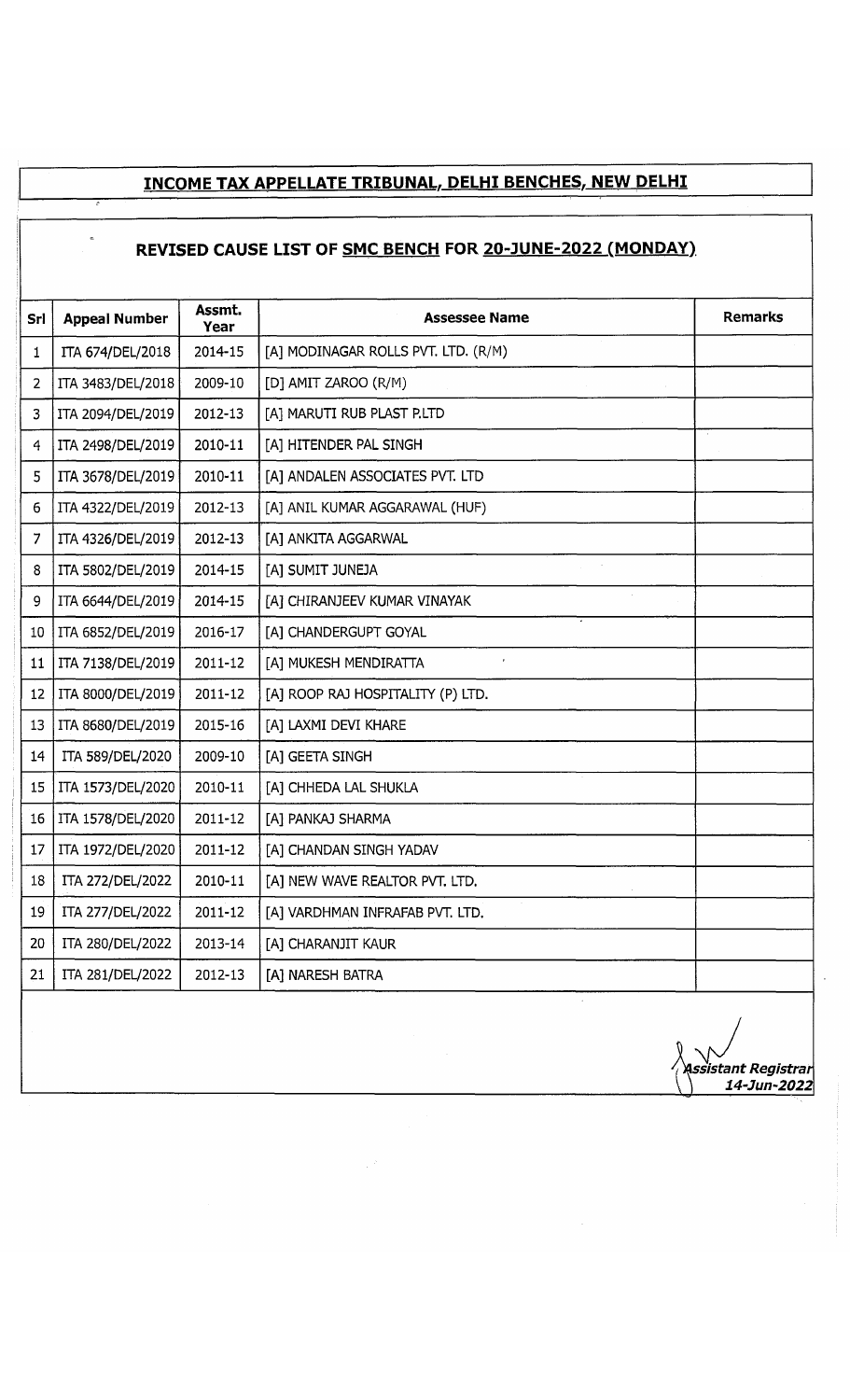# **INCOME TAX APPELLATE TRIBUNAL, DELHI BENCHES, NEW DELHI**

### **REVISED CAUSE LIST OF SMC BENCH FOR 21-JUNE-2022 (TUESDAY)**

|                 | Assmt.               |         |                                       |                |  |  |
|-----------------|----------------------|---------|---------------------------------------|----------------|--|--|
| Srl             | <b>Appeal Number</b> | Year    | <b>Assessee Name</b>                  | <b>Remarks</b> |  |  |
| 1               | ITA 4627/DEL/2017    | 2010-11 | [A] K R FINMARK P.LTD.                |                |  |  |
| 2               | ITA 4134/DEL/2018    | 2007-08 | [A] SURESH CHAND TYAGI                |                |  |  |
| 3               | ITA 4135/DEL/2018    | 2007-08 | [A] SURESH CHAND TYAGI                |                |  |  |
| 4               | ITA 4383/DEL/2018    | 2008-09 | [A] LATA VIG                          |                |  |  |
| 5               | ITA 1832/DEL/2019    | 2011-12 | [A] KAMALDEEP KAUR                    |                |  |  |
| 6               | ITA 5652/DEL/2018    | 2015-16 | [A] JATIN GARG & SONS (HUF)           |                |  |  |
| 7               | ITA 3069/DEL/2019    | 2010-11 | [A] PRADEEP GUPTA                     |                |  |  |
| 8               | ITA 5442/DEL/2019    | 2014-15 | [A] PRATEEK AJAY AGGARWAL             |                |  |  |
| 9               | ITA 6846/DEL/2019    | 2011-12 | [A] LALIT KUMAR SAHANI                |                |  |  |
| 10 <sub>1</sub> | ITA 1053/DEL/2020    | 2014-15 | [A] CYBERQ CONSULTING PRIVATE LIMITED |                |  |  |
| 11              | ITA 1589/DEL/2020    | 2009-10 | [A] RATTAN SINGH                      |                |  |  |
| 12              | ITA 1668/DEL/2020    | 2011-12 | [A] JAI PRAKASH GARG                  |                |  |  |
| 13              | ITA 370/DEL/2021     | 2009-10 | [A] SHAMSHER SINGH                    |                |  |  |
| 14              | ITA 1163/DEL/2021    | 2012-13 | [A] SURENDRA PAL SINGH                |                |  |  |
| 15              | ITA 1961/DEL/2021    | 2011-12 | [A] MANGAL SINGH                      |                |  |  |
| 16              | ITA 1987/DEL/2021    | 2011-12 | [A] ROHIT NANDWANI                    |                |  |  |
| 17              | ITA 1989/DEL/2021    | 2017-18 | [A] VIJAY KUMAR                       |                |  |  |
| 18              | ITA 1992/DEL/2021    | 2017-18 | [A] ADITI BHAGAT                      |                |  |  |

A . */ Assistant Registrar* [ \ *14-Jun-2022*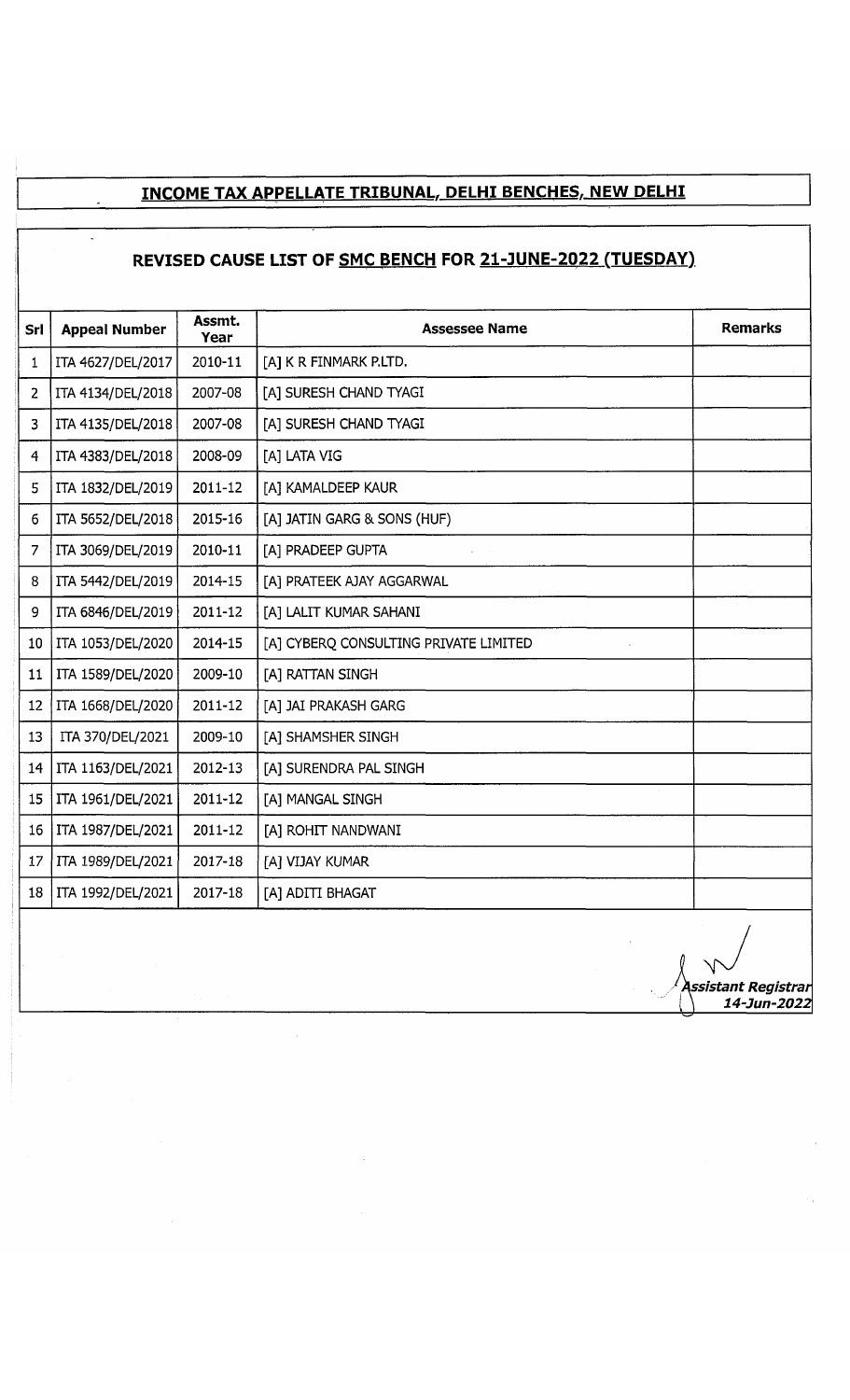### **INCOME TAX APPELLATE TRIBUNAL, DELHI BENCHES, NEW DELHI**

# **REVISED CAUSE LIST OF SMC BENCH FOR 22-JUNE-2022 (WEDNESDAY)**

 $\overline{a}$ 

| Srl | <b>Appeal Number</b> | Assmt.<br>Year | <b>Assessee Name</b>                                                          | <b>Remarks</b> |  |
|-----|----------------------|----------------|-------------------------------------------------------------------------------|----------------|--|
| 1   | ITA 5349/DEL/2014    | 2011-12        | [A] M/S. UNIQUE CAPITAL PVT. LTD.                                             |                |  |
| 2   | ITA 261/DEL/2017     | 2012-13        | [A] M/S. RAJSHREE COTTON CORPORATION (R/M)                                    |                |  |
| 3   | ITA 6147/DEL/2018    | 2014-15        | [A] ACTIVE PROMOTERS P. LTD.                                                  |                |  |
| 4   | ITA 2748/DEL/2019    | 2009-10        | [A] RAMBIR SINGH                                                              |                |  |
| 5   | ITA 3209/DEL/2019    | 2015-16        | [A] GLX CHEMICALS PVT. LTD                                                    |                |  |
| 6   | ITA 4185/DEL/2019    | 2008-09        | [A] MANMEET SINGH                                                             |                |  |
| 7   | ITA 4186/DEL/2019    | 2011-12        | [A] MANMEET SINGH                                                             |                |  |
| 8   | ITA 4521/DEL/2019    | 2014-15        | [A] ST. SOLDIER EDUCATIONAL SOCIETY                                           |                |  |
| 9   | ITA 5263/DEL/2019    | 2015-16        | [A] PEARTREE ENTERPRISES PVT. LTD                                             |                |  |
| 10  | ITA 5424/DEL/2019    | 2015-16        | [A] NATIONAL FEDERATION OF URBAN COOPERATIVE BANKS &<br>CREDIT SOCIETIES LTD. |                |  |
| 11  | ITA 5434/DEL/2019    | 2009-10        | [A] STELLER INVESTMENTS LTD.                                                  |                |  |
| 12  | ITA 6086/DEL/2019    | 2014-15        | [A] LATE SANT RAM (THREW KRISHNA DEVI W/O LATE SHRI SANT<br>RAM)              |                |  |
| 13  | ITA 8357/DEL/2019    | 2013-14        | [A] SHADAB BILAL                                                              |                |  |
| 14  | ITA 8455/DEL/2019    | 2009-10        | [A] SAVVY SHARES TRADERS PVT. LTD.                                            |                |  |
| 15  | ITA 933/DEL/2020     | 2012-13        | [A] SANJAY SHARMA                                                             |                |  |
| 16  | ITA 1146/DEL/2020    | 2010-11        | [A] JAHANGIR ALAM                                                             |                |  |
| 17  | ITA 1159/DEL/2020    | 2009-10        | [A] HARENDRA SINGH                                                            |                |  |
| 18  | ITA 1256/DEL/2020    | 2017-18        | [A] RATHOURE TRADING CO.                                                      |                |  |
| 19  | ITA 1420/DEL/2020    | 2014-15        | [A] ATUL MARDIA (HUF)                                                         |                |  |
| 20  | ITA 71/DEL/2021      | 2003-04        | [A] K R PACKAGING (P) LTD                                                     |                |  |
| 21  | ITA 1831/DEL/2021    | 2011-12        | [A] MADHURIKA JAIN                                                            |                |  |
| 22  | ITA 104/DEL/2022     | 2017-18        | [A] J.B. NUTS                                                                 |                |  |
| 23  | ITA 301/DEL/2022     | 2015-16        | [A] AMIT KUMAR KANSAL                                                         |                |  |

*\issistant Registrar ( ) 14-Jun-2022*